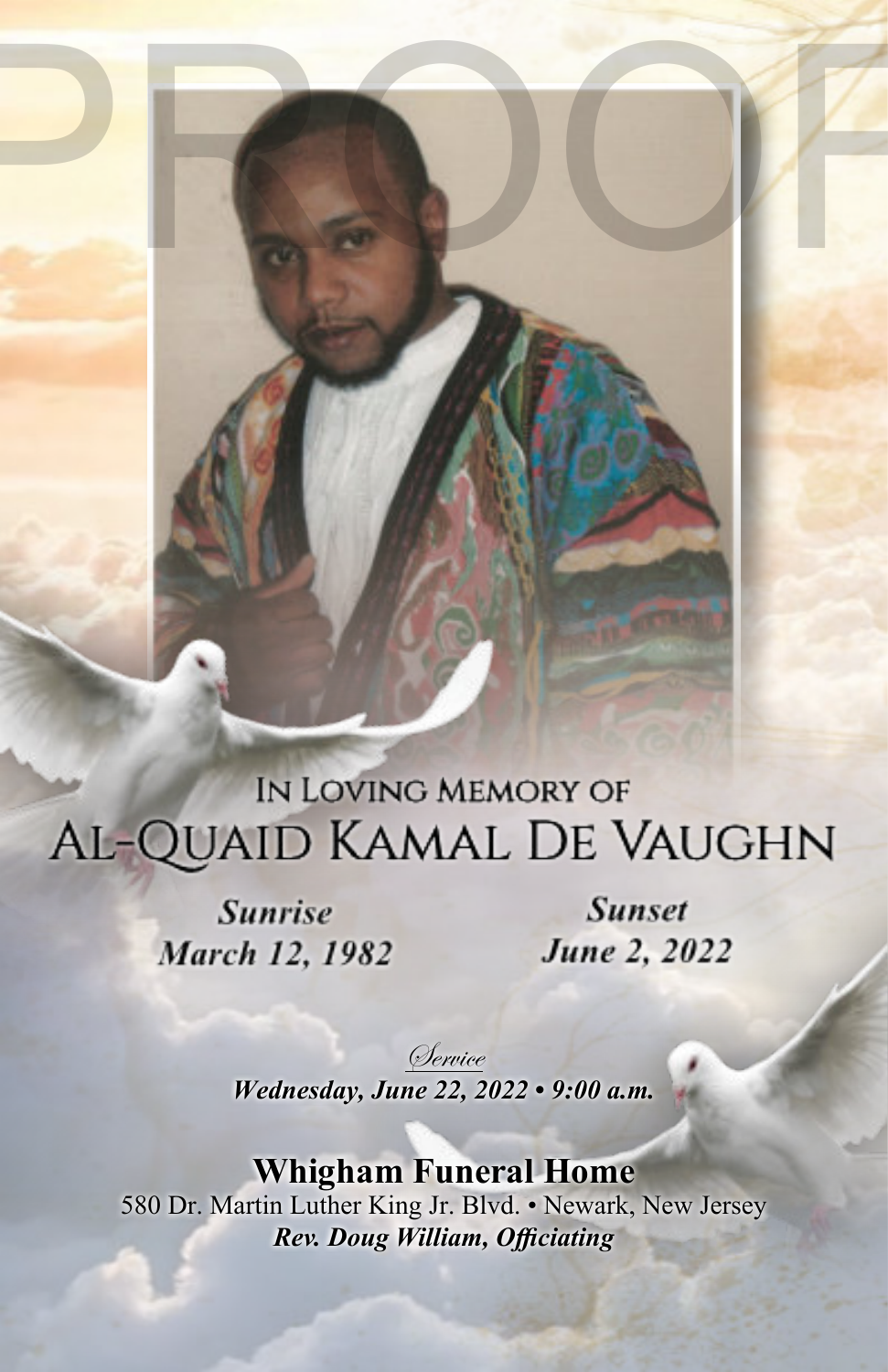**Al-Quaid K. DeVaughn "Quaid"** was born March 12, 1982. He was raised in Newark, New Jersey by his parents Francine and Carlton DeVaughn. Quaid entered into eternal rest on June 2, 2022. *Reflection of Life*<br>Al-Quaid K. DeVaughn "Quaid" was born March 12, 1982. He<br>was raised in Newark, New Jersey by his parents Francine and Carlton<br>DeVaughn. Quaid entered into eternal rest on June 2, 2022.

Quaid was a great Son, Brother, Cousin, Friend, Uncle, and Father. He was a leader, ambitious, fearless and selfless.

Quaid attended Orange High School and Edison Job Corp. Academy where he graduated on July 12, 2001. After working for several employers including Newark Public Schools, Pathmark and Snapple he decided that he would be his own boss. Determined to be successful Quaid absorbed everything he could learn from his father regarding appliance repair as well as doing his own research to later become an entrepreneur. Confident in his skills, Quaid went on to test for his HVAC certification which he successfully completed. On April 3, 2016, Quaid fulfilled his dream of becoming a CEO of his very own business, Synergy Appliance Solution LLC. As an entrepreneur Quaid also had businesses in the hair and apparel industries selling merchandise on Amazon.

More than just a successful business owner, Quaid was a force and made a genuine impact on everyone he encountered! He was also a devoted father to his son Al-Quaid M. DeVaughn whom he cherished.

Quaid is survived by: his parents, Francine and Carlton DeVaughn, grandmother Frances Green, son Al-Quaid M. DeVaughn, fiance Ann Hardy, siblings Markita, Shaday, Iesha and Zoria DeVaughn, brotherin-law Karriem Greene and a host of aunts, uncles, nieces, nephews, cousins and friends.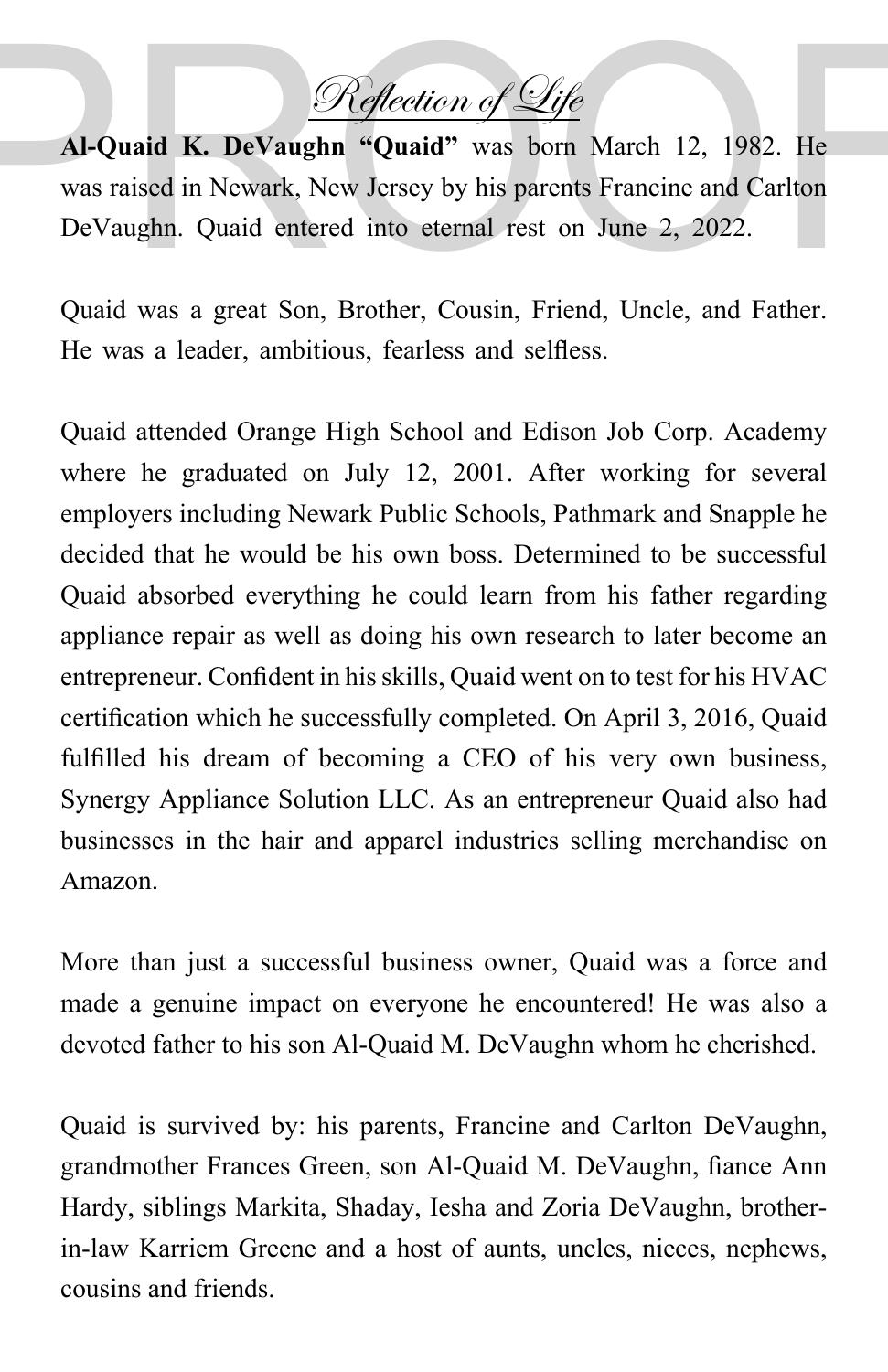Order of Service Order of Service<br>Processional<br>Selection

**Processional**

**Selection**

**Scripture Reading**

**Prayer of Consolation**

**Selection**

**Acknowledgements**

**Obituary**

**Selection**

**Eulogy**

**Viewing**

**Benediction**

**Recessional**

*Interment Rosedale Cemetery Linden, New Jersey*